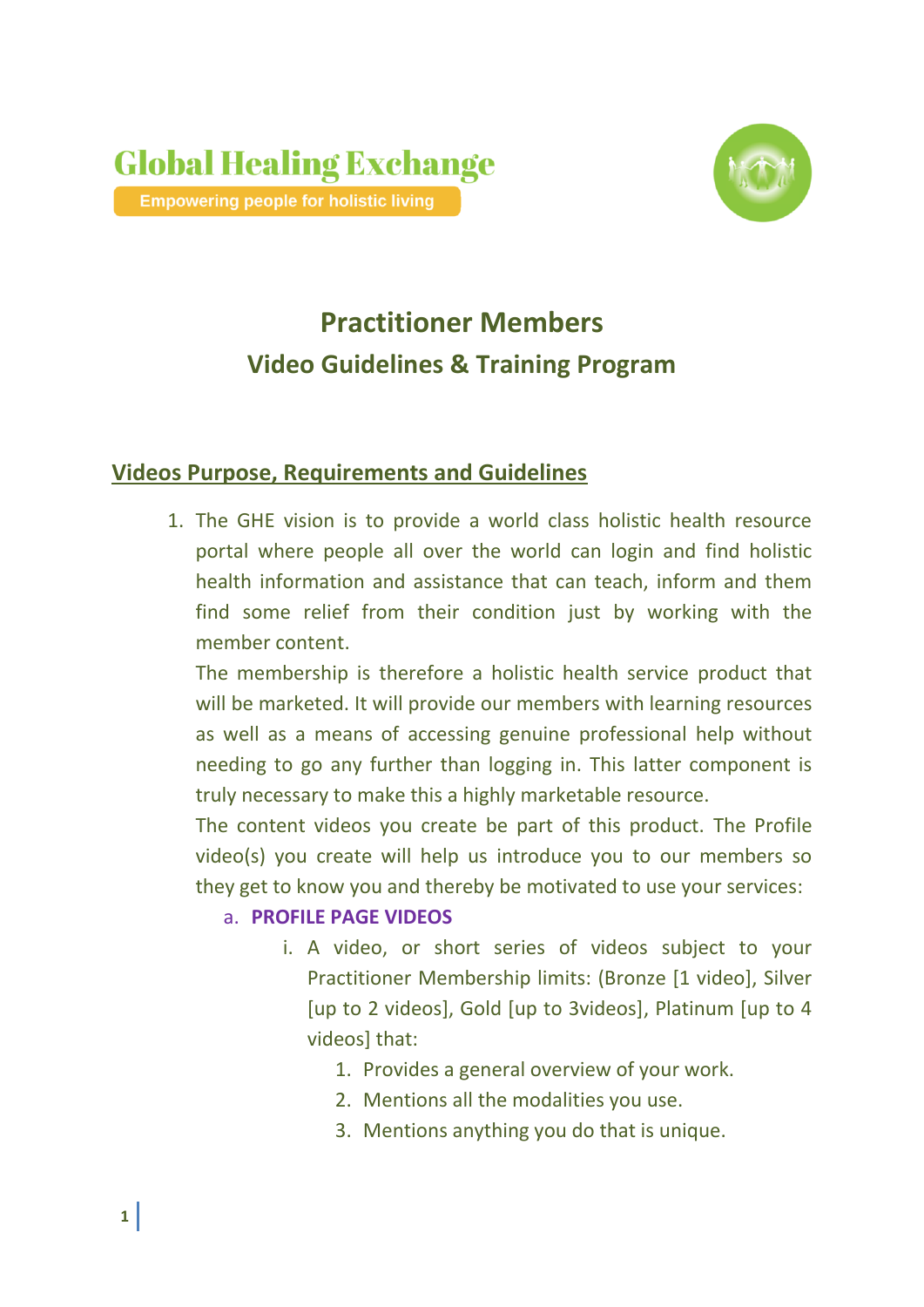- 4. Relates why you feel you are qualified and able to help your viewer with their health problems holistically.
- 5. That states which, if any, conditions that you do not/will not work with.
- 6. Does NOT provide any contact or website information in the video in any form. Instead, your video should direct the viewer to use the contact form below your video to contact you.
- ii. This video is a brief introduction and should not be used to go into a lot of detail about your modalities. We have a Learning Centre Holistic Modalities section where we will place any videos that go into detail about the modalities you are qualified in. We will provide links to your Modalities section videos directly from your Profile Page. Please see our other document entitled "**Expert Practitioner Modality(s) Educational Materials**" for further information on creating those types of videos.
- iii. Your Profile Page video should NOT try to impart tips or how-to's or take people through any processes, nor should you speak to or focus on any one condition UNLESS your entire practice is based on dealing with only one condition. Your Profile video(s) are there to provide general information about you and what you do. They will help us promote your services to people on the GHE website so you can expand your clientele base.

#### b. **HEALING PORTAL VIDEOS** (member products)

- i. These videos should always begin with a brief introduction of yourself and your work because the viewer may not have seen your Profile page video(s) or other content yet. Mention they can learn more about you on your GHE Profile page.
- ii. These videos should NOT provide any contact or website information in the video in any form. Instead, your video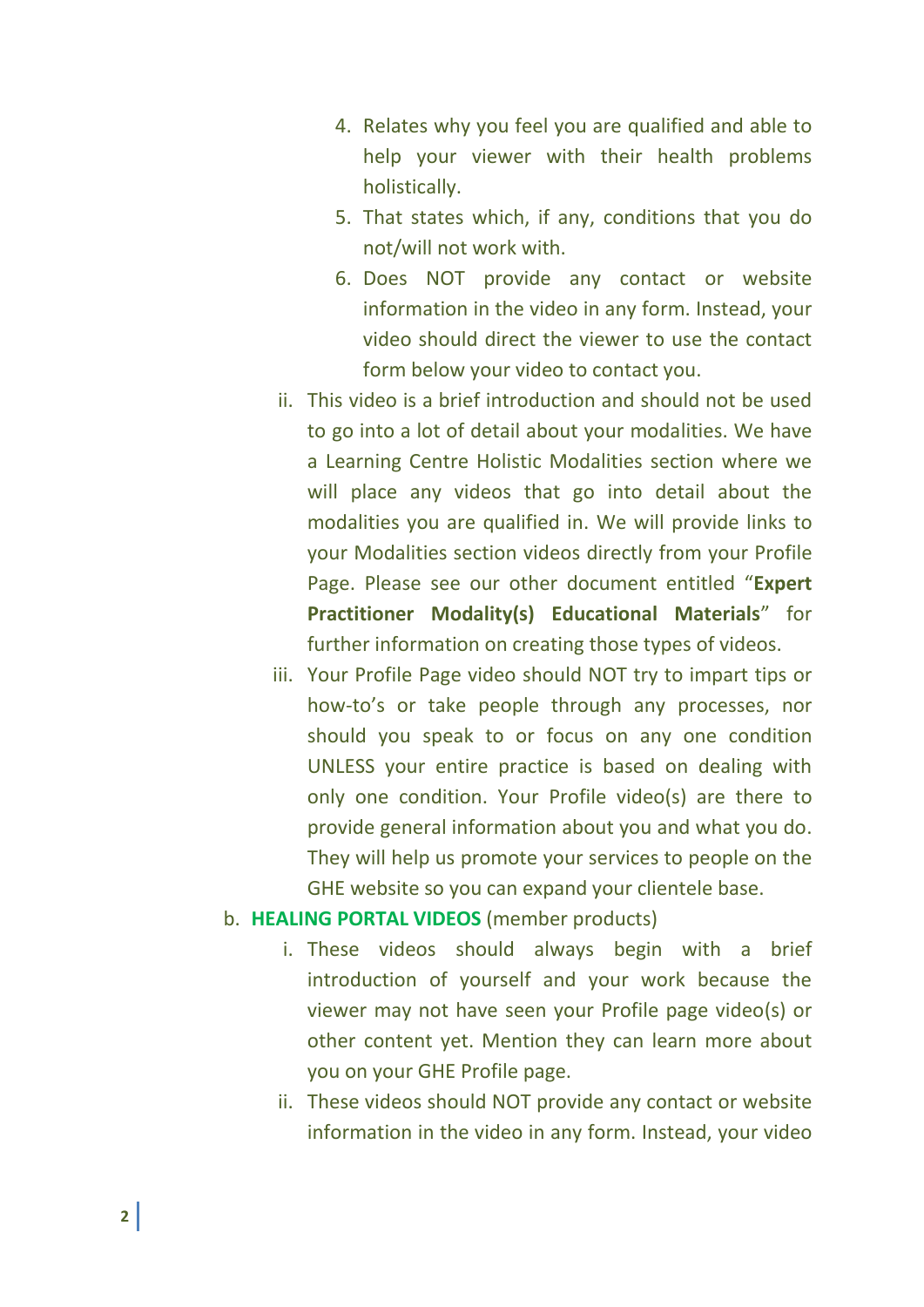should direct the viewer to use the contact form on your Profile page to contact you.

- iii. These videos need to be specific to a condition or range of conditions.
- iv. Each video (or series of videos) needs to provide some type of "how-to experience" where you not only describe one or more tips or processes that can help the viewer with that condition, but whereby you ALSO walk them through using these tips or processes. If you just speak about the tips or process the video will be placed in our Learning Centre instead of our Healing Portal. Your efforts will therefore not go to waste. However, your best golden opportunity to reach these people online and endear them to you and your practice so they'll seek out your services is through helping them find some relief from that condition RIGHT THEN AND THERE by walking through something as if they were there working with you in-person.
- v. If you what you wish to do will take too long for a single video (see further video creating guidelines and information below) then create a video series.
- vi. What if your modality does not lend itself very well, or at all, to doing online how-to tip/process walk-throughs for a larger general audience versus working one on one or in-person w/ groups?
	- 1. You can still create a video that speaks about how your modality can help their condition, and which explains briefly why your modality can't be used in a video format. Then offer the viewer some other more generic tip(s) and how-to(s) and walk them through these, showing them how to do them, stating that you've often found these other techniques to be very helpful on their own for their specific condition, and that these tips and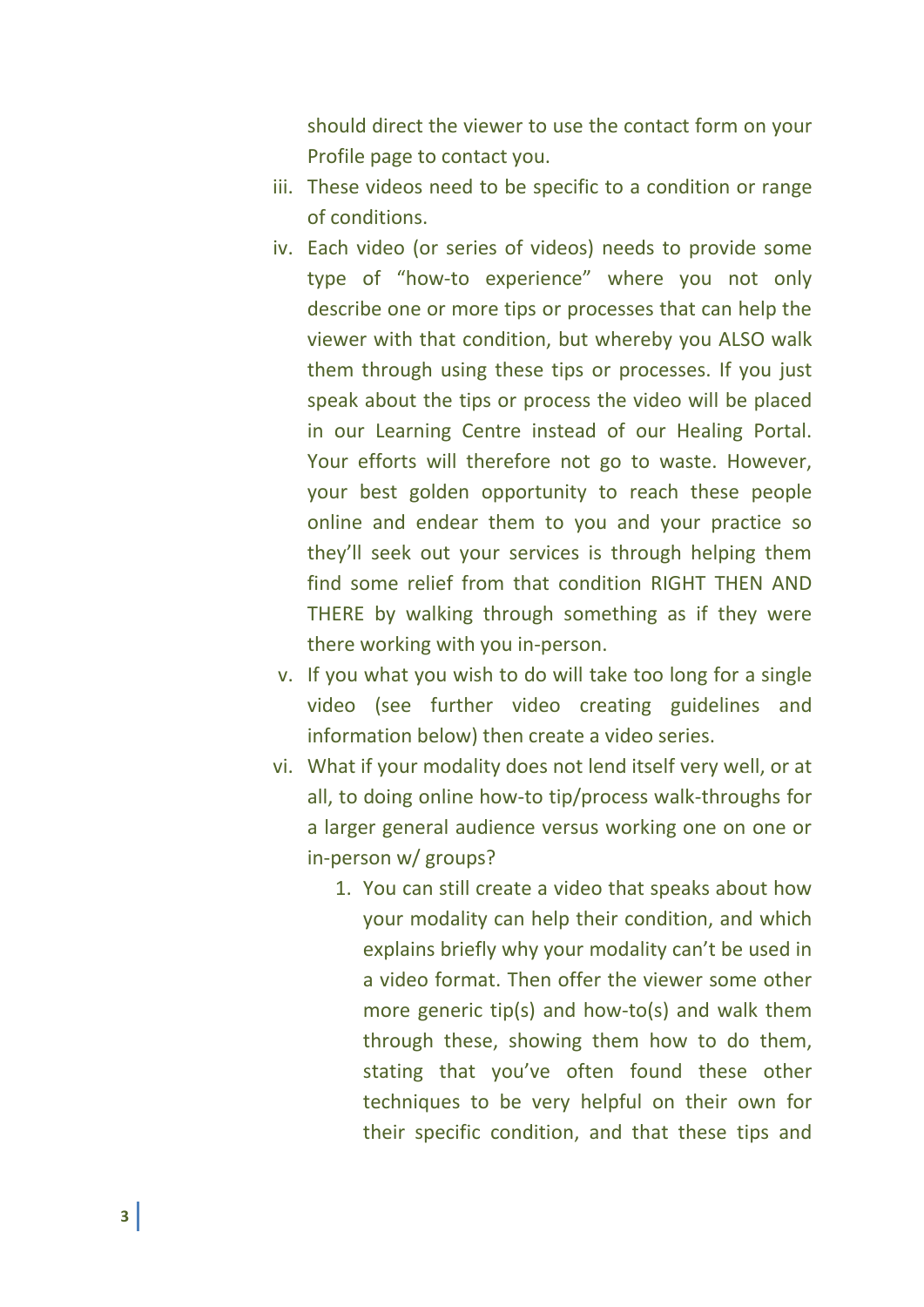processes also support your modality so they're worthwhile to learn and try.

- 2. Why do this? Because it allows the viewer looking for help in our member area to work with you and your energy and to become familiar with you thereby developing trust. You have an excellent opportunity to spend the time creating a quality video that can then be leveraged to reach many, many people over time.
- 3. At the end of those videos or video series you should also encourage them to take the next step and try working one on one with you in an introductory session so they can experience you and your modality directly. We'll give them a way of ordering an introductory or full session with you on the GHE website IF you have these as products in our store.
- vii. What if your modality simply cannot be done online or by phone, it must be done in-person?
	- 1. Being a Global Healing Exchange Expert Practitioner will not work very well for you or our online members, please contact us for information on advertising on Global Healing Exchange website.

## c. **LEARNING CENTRE VIDEOS** (member products)

- i. These videos should always begin with a brief introduction of yourself and your work because the viewer may not have seen your Profile page video(s) or other content yet. Mention they can learn more about you on your GHE Profile page.
- ii. These videos should NOT provide any contact or website information in the video in any form. Instead, your video should direct the viewer to use the contact form on your Profile page to contact you.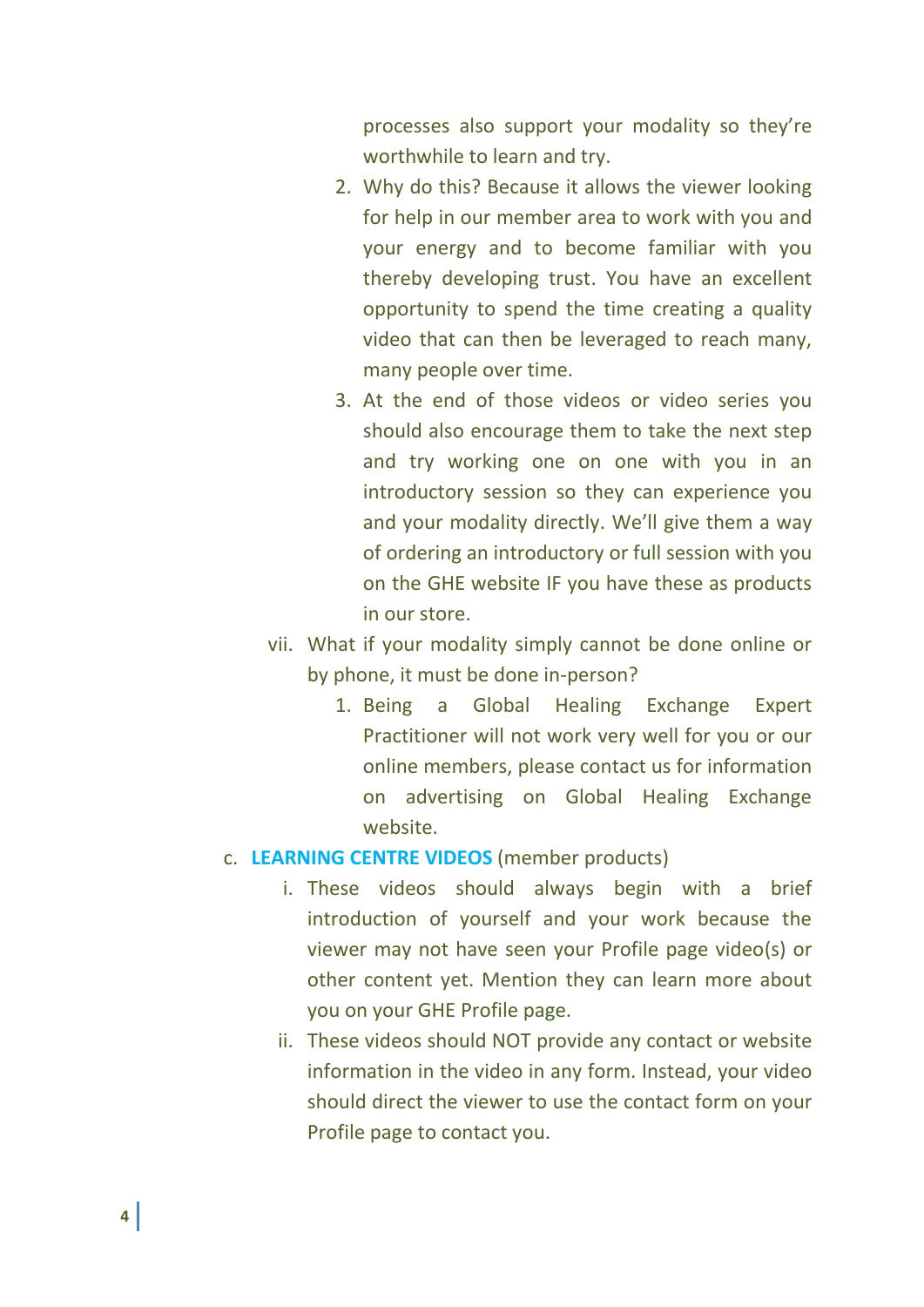- iii. These videos need to be specific to a topic, it is NOT about how-to in this section. We have three sub-sections in our Learning Centre, and a range of topics within each, and we can add more topical categories when needed. The three sub-sections and a brief description of each are as follows:
	- 1. Principles & Strategies
		- a. Where our members can learn about the principles underlying holistic modalities, lifestyles and approach.
		- b. Where our members can learn about various holistic strategies that can be utilized to help them heal and/or maintain health and wellbeing. Many of these strategies are often combined within various holistic modalities.
	- 2. Health Conditions
		- a. Where our members can learn about various health conditions from a holistic perspective.
		- b. These videos should try to help them find relief or provide how-to information. These videos should instead impart information regards what types of imbalances cause the specified condition, what systems in the body are involved and how these systems holistically affect each other, etc. For example, these videos could provide some information regards supplements, dietary changes, exercises and mental/emotional adaptations for the specified condition that the viewer might find helpful. However, it's just information, it's not about helping them make proper use of it.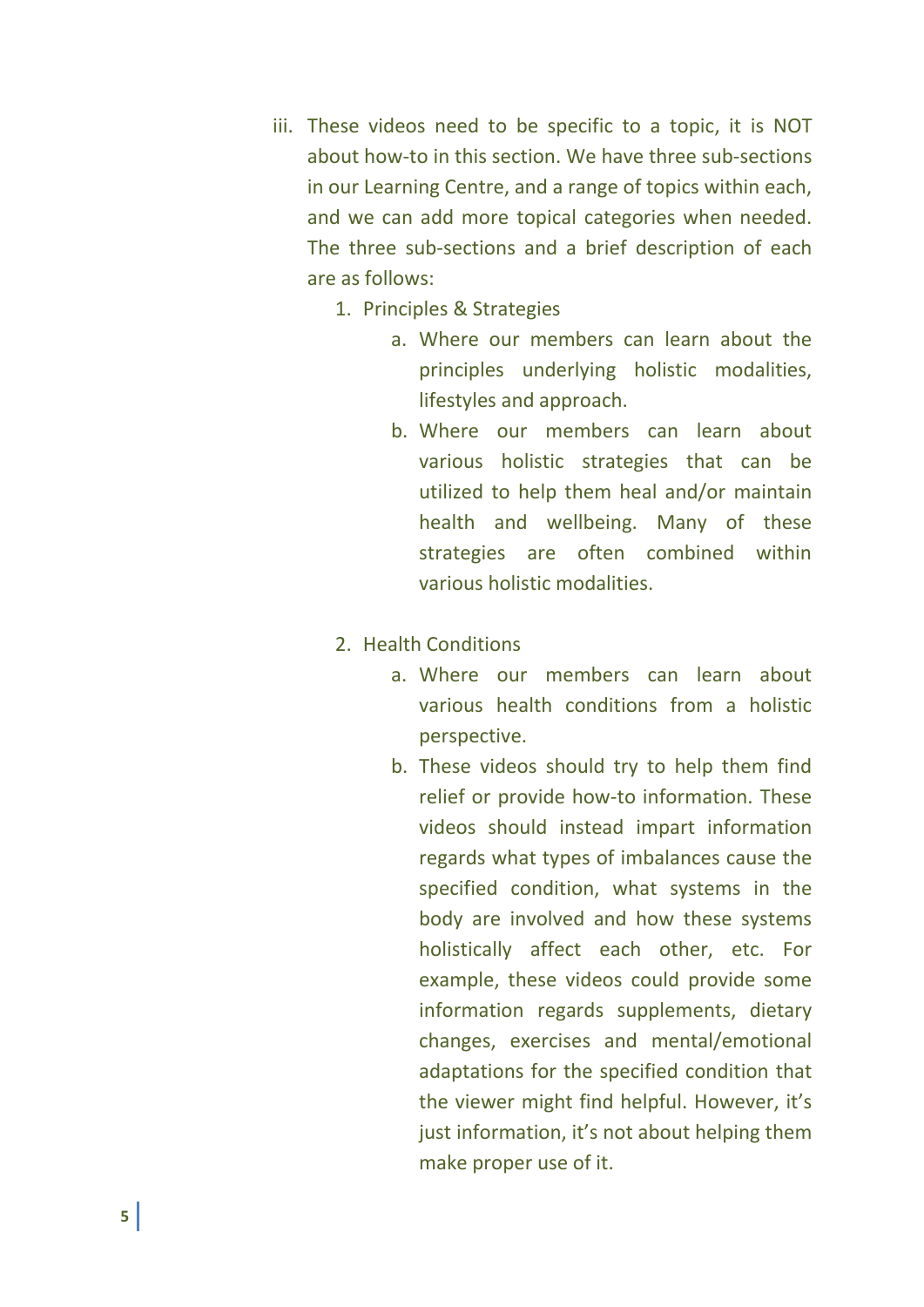- 3. Holistic Modalities
	- a. Where our members can learn about various holistic modalities themselves from professionals who are qualified in them. We've produced a set of guidelines for these videos as a separate document, please see the document entitled "**Expert Practitioner Modality(s) Educational Materials**."

**See Next Page For More Helpful Video Creating Information**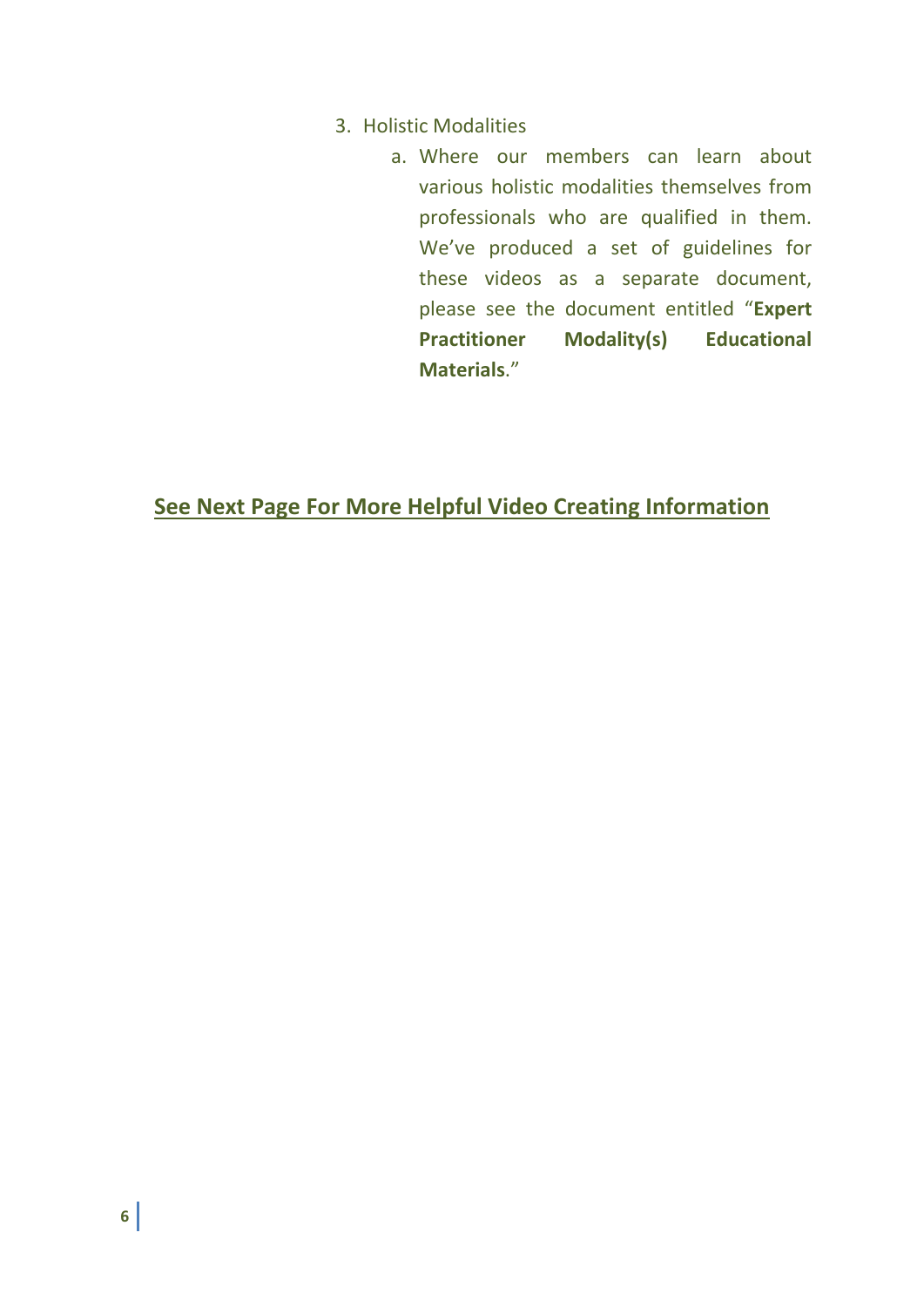## **Video Scripting Guidelines**

#### **1. PROFILE PAGE VIDEOS**

- a. Include these elements:
	- i. Introduce yourself as being associated with GHE and give your first and last name and the name of your practice/business.
		- 1. EXAMPLE:
			- Hi, I'm Your Name of Business Name for Global Healing Exchange. I'm a What You Do.
	- ii. Provide a general overview of your work which mentions all the modalities you use, anything you do that's unique, and relate why you feel you're qualified to be able to help them with their health problems holistically. Again, if there are conditions that you do not/will not work with, state clearly what the excluded conditions are.
	- iii. Let the viewer know that they can find all the helpful how-to walk-through videos you've made in the Holistic Healing Portal (I'd avoid relating the specific conditions UNLESS you know exactly which one's you'll have videos for and you will DEFINITELY NOT be adding any more over time).
	- iv. Let the viewer know that they can find all the helpful informational videos you've made in the Learning Centre (I'd avoid relating the specific topics UNLESS you know exactly which one's you'll have videos for and you will DEFINITELY NOT be adding any more over time).
	- v. Let the viewer know you are available to work with them one on one and suggest that they order an introductory or full session with you from the GHE web store. For that last part you'll need to work with us to get your session products setup in our store. You can also direct the viewer to contact you using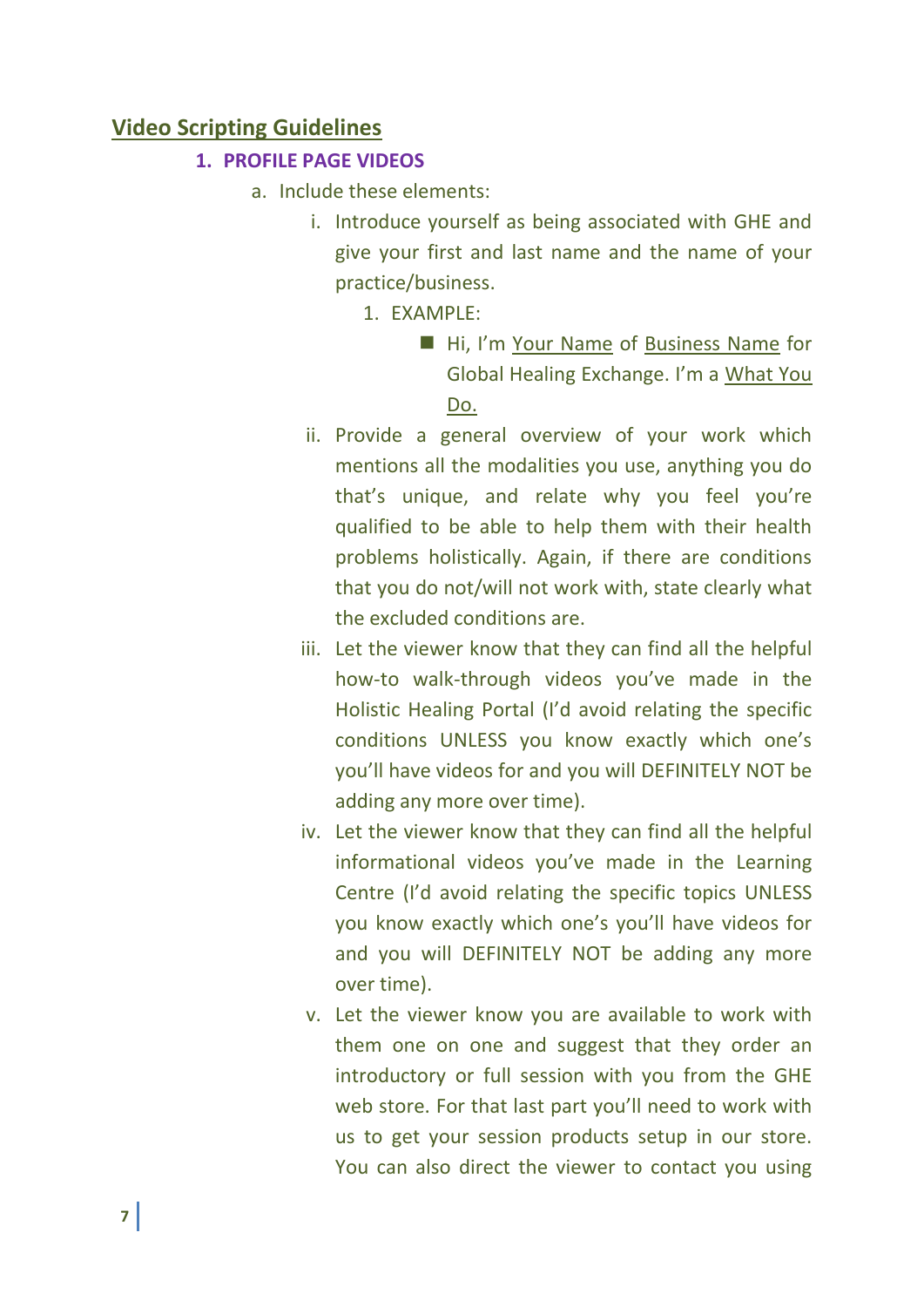your contact form below the video on your Profile page. Do NOT provide any contact information in the video, or any website addresses etc.

#### **2. HEALING PORTAL VIDEOS**

- a. Include these elements:
	- i. Introduce yourself as being associated with GHE and give your first and last name and the name of your practice/business.
		- 1. EXAMPLE:
			- Hi, I'm Your Name of Business Name for Global Healing Exchange. I'm a What You Do.
	- ii. Provide a very brief general overview of your work including the modality you're using for that video and speak to the condition that your video is being created to help them with.

Be sure to weave-in mention of why you believe you can help them with that particular condition holistically.

- iii. **Your Objective:** your viewer needs to go away from having watched your video(s) with some sense of relief from their condition.
- iv. Offer a tip(s) or process(es) for alleviating the condition and then walk them through using those to show them "how-to" practically make use of the information. Thinking in terms of what you're doing as a being like a "guided meditation" may be helpful in understanding what we want here. You're not simply telling them how to meditate/find relief, you're walking them through a "guided finding relief process," e.g. they're actually doing it.
- v. Let them know that if they would like to get even more relief than they just did, then working one on one with you is the next step and they can order an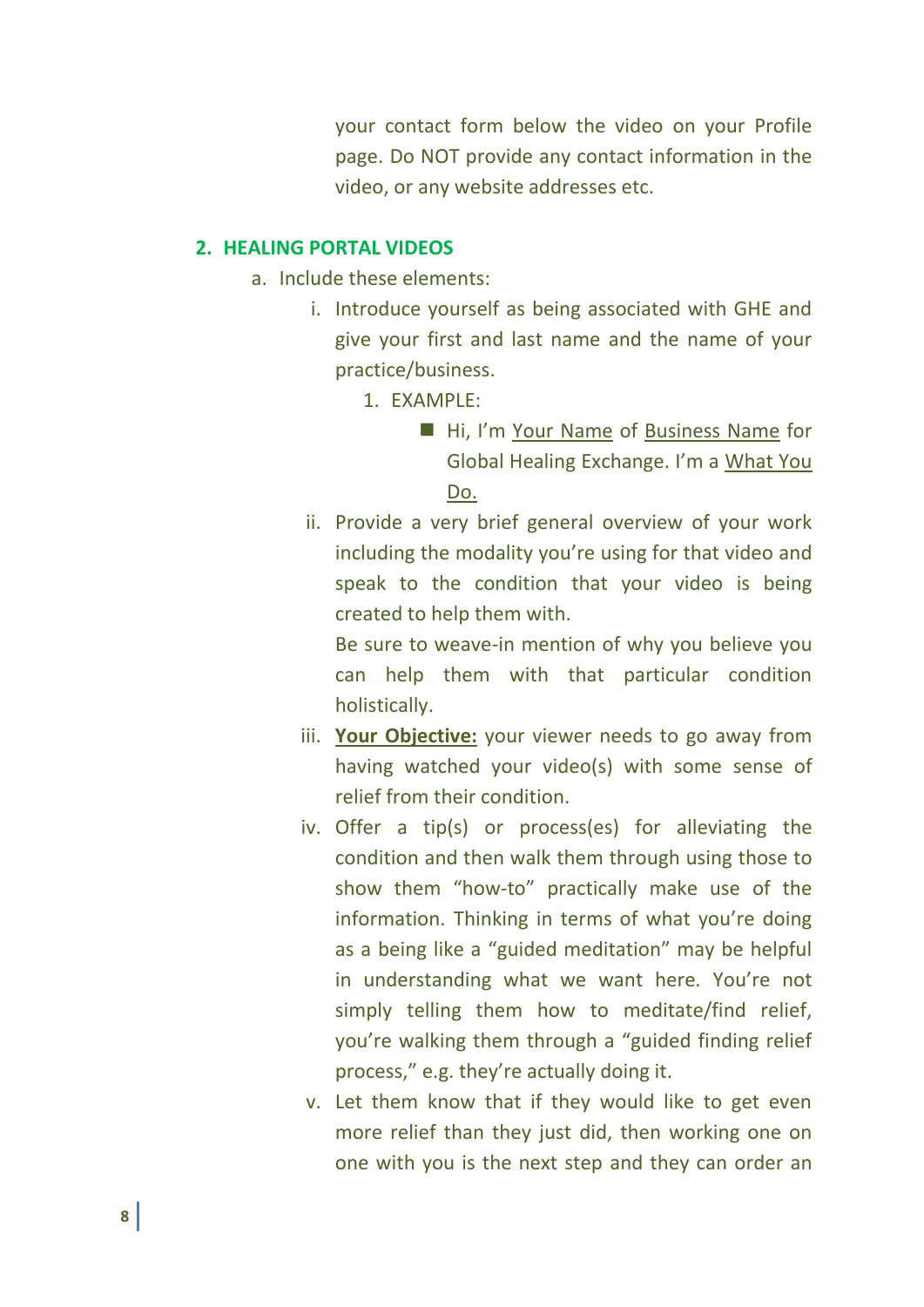introductory or full session with you from the GHE web store. For that last part you'll need to work with us to get your session products setup in our store.

vi. These videos should NOT provide any contact or website information in the video in any form. Instead, your video should direct the viewer to use the contact form on your Profile page to contact you.

## **3. LEARNING CENTRE VIDEOS**

- a. Include these elements:
	- i. Introduce yourself as being associated with GHE and give your first and last name and the name of your practice/business.
		- 1. EXAMPLE:
			- Hi, I'm Your Name of Business Name for Global Healing Exchange. I'm a What You Do.
	- ii. Provide a very brief general overview of your work and describe the topic you are teaching them about in that video.
	- iii. Mention why you believe you are qualified to teach them about that topic.
	- iv. **Your Objective:** your viewer needs to go away from having watched your video(s) with some sense of having learned something important about your holistic topic.
	- v. These videos should NOT provide any contact or website information in the video in any form. Instead, your video should direct the viewer to use the contact form on your Profile page to contact you.

## **4. PRODUCT VIDEOS**

- a. Include these elements:
	- i. Provide a brief and concise description of your product. Avoid relating the details, the "Additional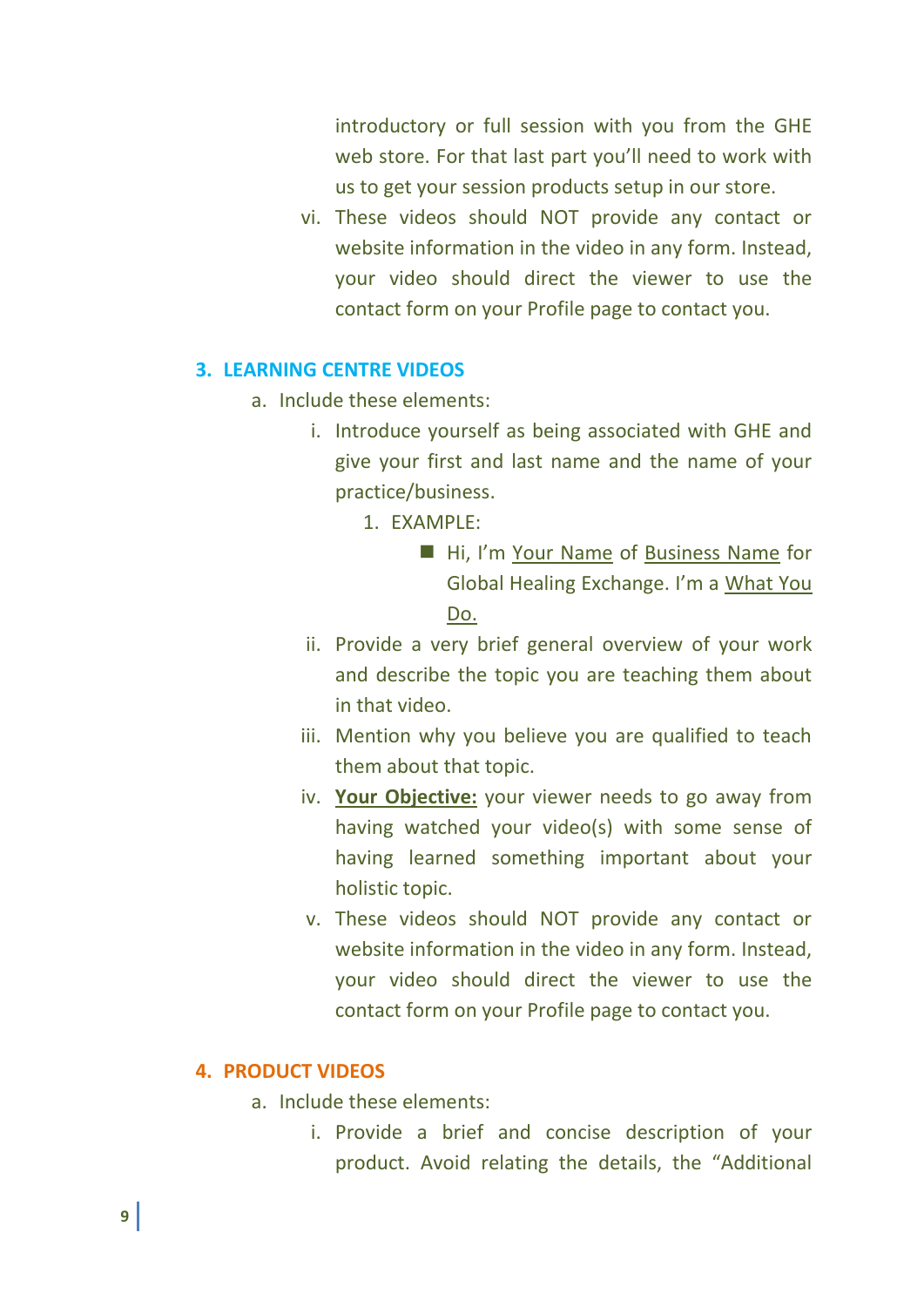information" tab on your product page in the store can have textual info with all the details needed for those who want them.

ii. Emphasize VERY strongly what benefit(s) the viewer can get from your product… i.e. address a key "pain point" that your product resolves.

We're speaking here of a marketing type pain point i.e. "I'm sick of those dirty socks lying on the floor all the time" for selling a clothes hamper – but as a holistic health practitioner the pain points your product resolves will often be actual physical, mental, emotional pains and stresses.

- 1. What problem(s) does it solve for them?
- 2. How will they feel before/after buying your product?
- iii. **Your Objective:** your viewer needs to come away from having watched your product video with the SURE KNOWING that they NEED your product and will benefit from it so they'll instinctively want to click on your product's Buy button.

# **Video Requirements, Guidelines & Tips – Healing Portal Videos**

In my extensive experience working with people in groups or as non-live online audiences via internet formats like webinars, teleconference calls and recorded videos for doing channelling, healing, transformation and consciousness/awareness development type processes, I've found the following keys to be quite effective after many years of trial and error and receiving oodles of feedback. These keys become more important as the how-to's and processes get longer… so if your how-to's are quite short then they are not as relevant, but they can still be helpful to keep in mind.

Engage your audience…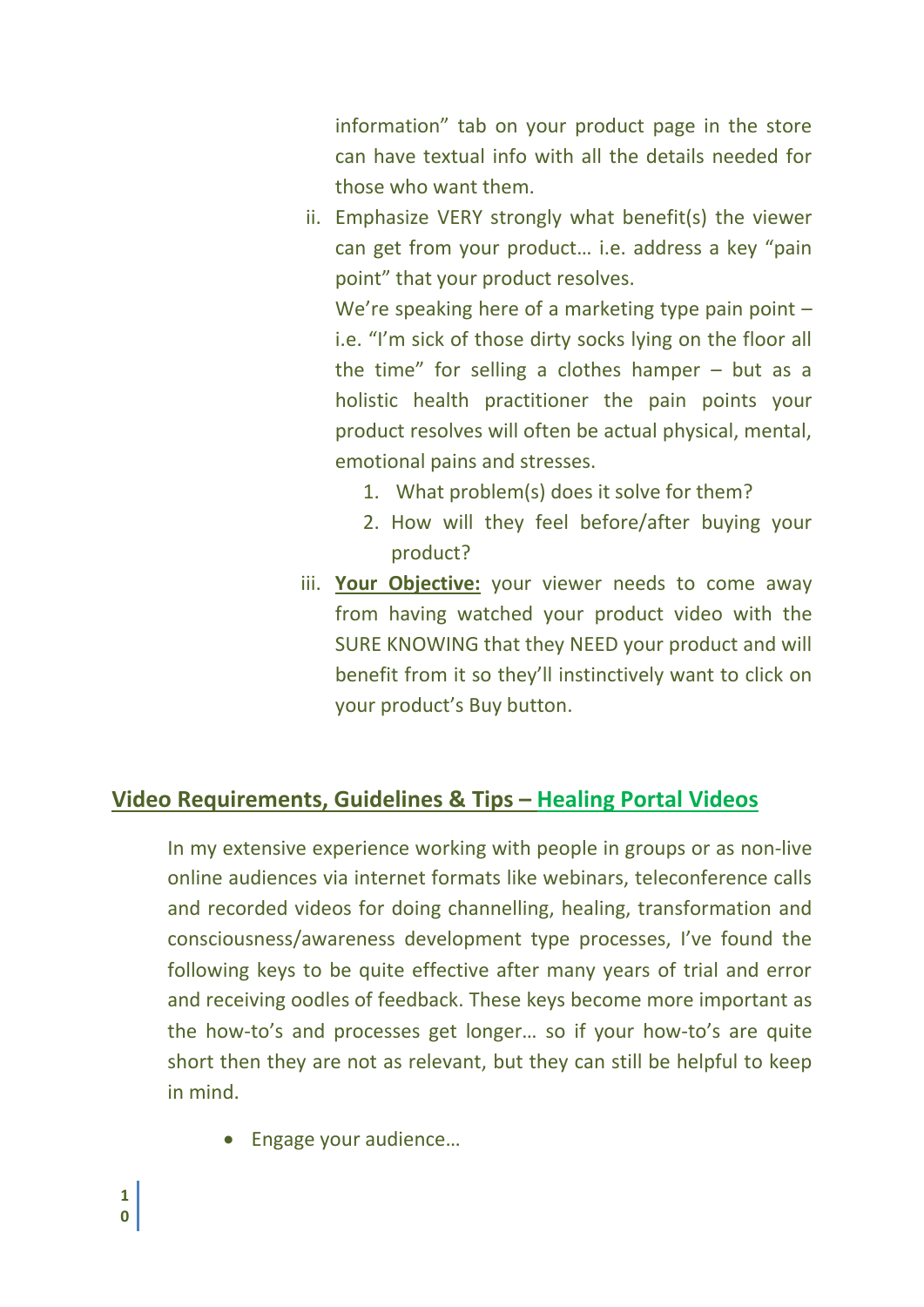- o Have them get pen and paper and write things down, even if you'll not really be using what they write down you can still state that it has benefit to them to write it down (which it does) because it helps anchor whatever it is so it can either be transformed/healed/evolved or used to transform/heal/evolve/shift a problematic energy and condition.
- o Using multi-step processes that are simple can help get people more engaged with you and thus increase the effectiveness of what you're doing with them. I suggest keeping it to 2 or 3 steps.
- o Have them do something, then self-assess and compare where they're at with their previous state. This helps build self-awareness, which as you know is a real core key to all holistic healing modalities.
- o Anything that helps them become more aware of their body increases engagement by bringing them more present within their body and thus present with you. As you're already aware people who are suffering have a tendency to leave their body to find some relief. Show them the way to come back and still have relief, even for a few minutes, and you'll likely have a new client.
- Keep it simple.
	- o In a video format simple is very important because people's attention wanders much more easily when there is no live person engaged with them. Save the more complex or involved things you may do for when you get to work with them one on one.
- Have them keep checking-in with themselves.
	- o This is always important to help the person be able to recognize that something beneficial is indeed happening for them. However, in a video format it is EXTREMELY important… again because most people's focus of attention wanders more easily when they're working with a video.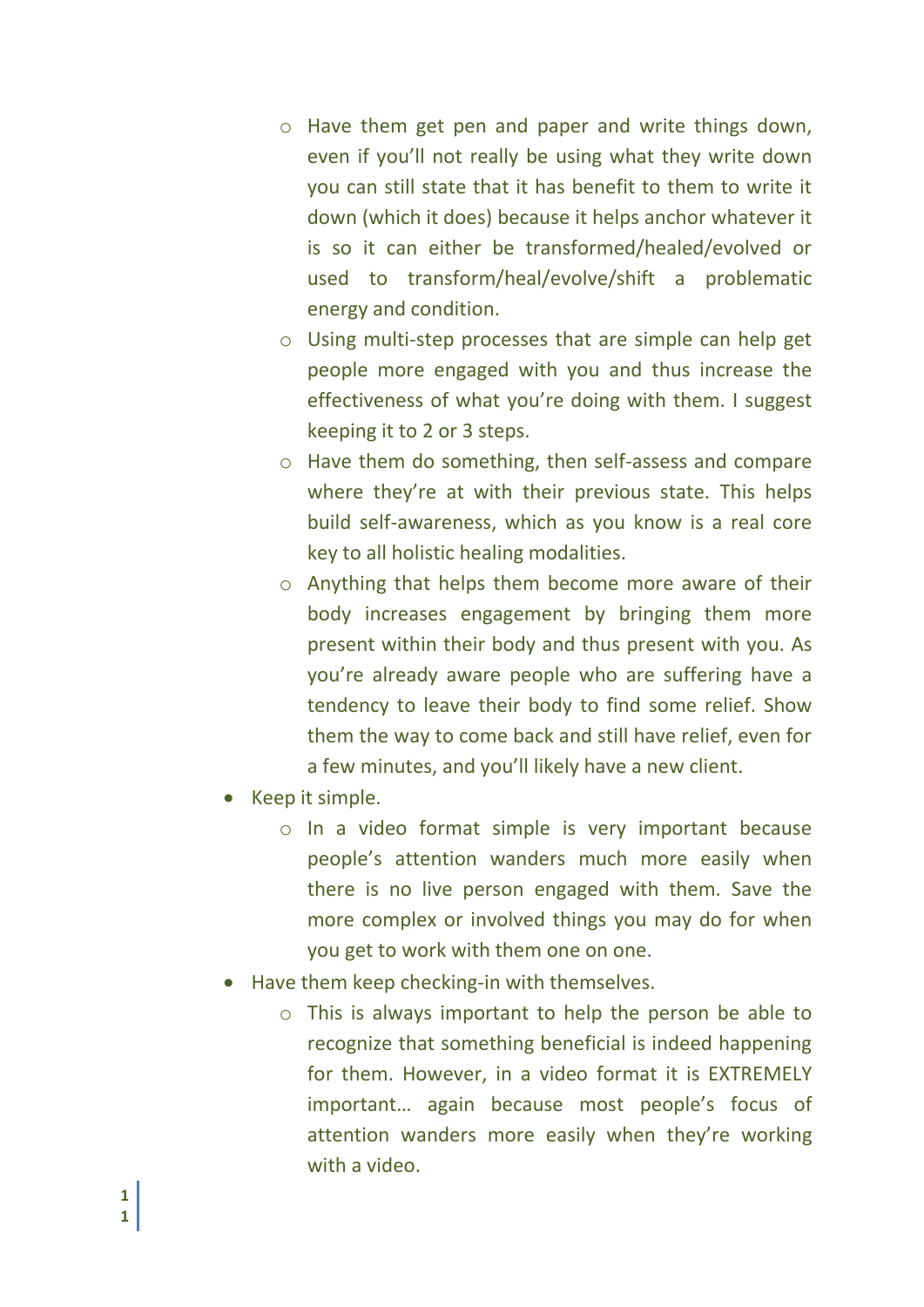o Doing some short breathing exercises interspersed with whatever else you're doing is a good way to have them check-in and provide a brief shift in activity so they stay aware of what's happening in their body and being.

## **Video Requirements, Guidelines & Tips – Learning Centre Videos**

These are teaching videos and materials. They just impart information. Your way of speaking and presenting the information needs to be interesting enough to keep the viewer engaged with you so they can learn what you have to teach them.

You can do these videos with yourself on the webcam, or with a narrated PowerPoint slide presentation, or a combination of both. Just having yourself on webcam is probably the easiest. If you do your videos this way it would be a good idea to have a few props at hand that you can hold up to show your viewers every now and then to keep things interesting. Your viewers will be more engaged if you do this. It's sort of like show and tell. Here are some ideas to demonstrate what I mean:

- You are speaking about a healthy diet, you hold up an apple or orange when talking about fruits, you hold up a carrot when talking about veggies, etc.
- You mention creating a journal to keep track of daily symptoms; you hold up a journal and open it to show them.
- You're speaking about a particular body position, you have it drawn/printed out on paper and hold it up for them to see.

You can also be a bit of an actor by dramatizing what you're saying with facial expressions just a bit. If you mention feeling bad, flash them a wrinkled up bad feeling type face, then when you speak about finding relief, flash them a really happy "I feel so much better" face! Doing these types of things can make what are otherwise talking head videos a lot more interesting. Be creative, let only your imagination be the limit!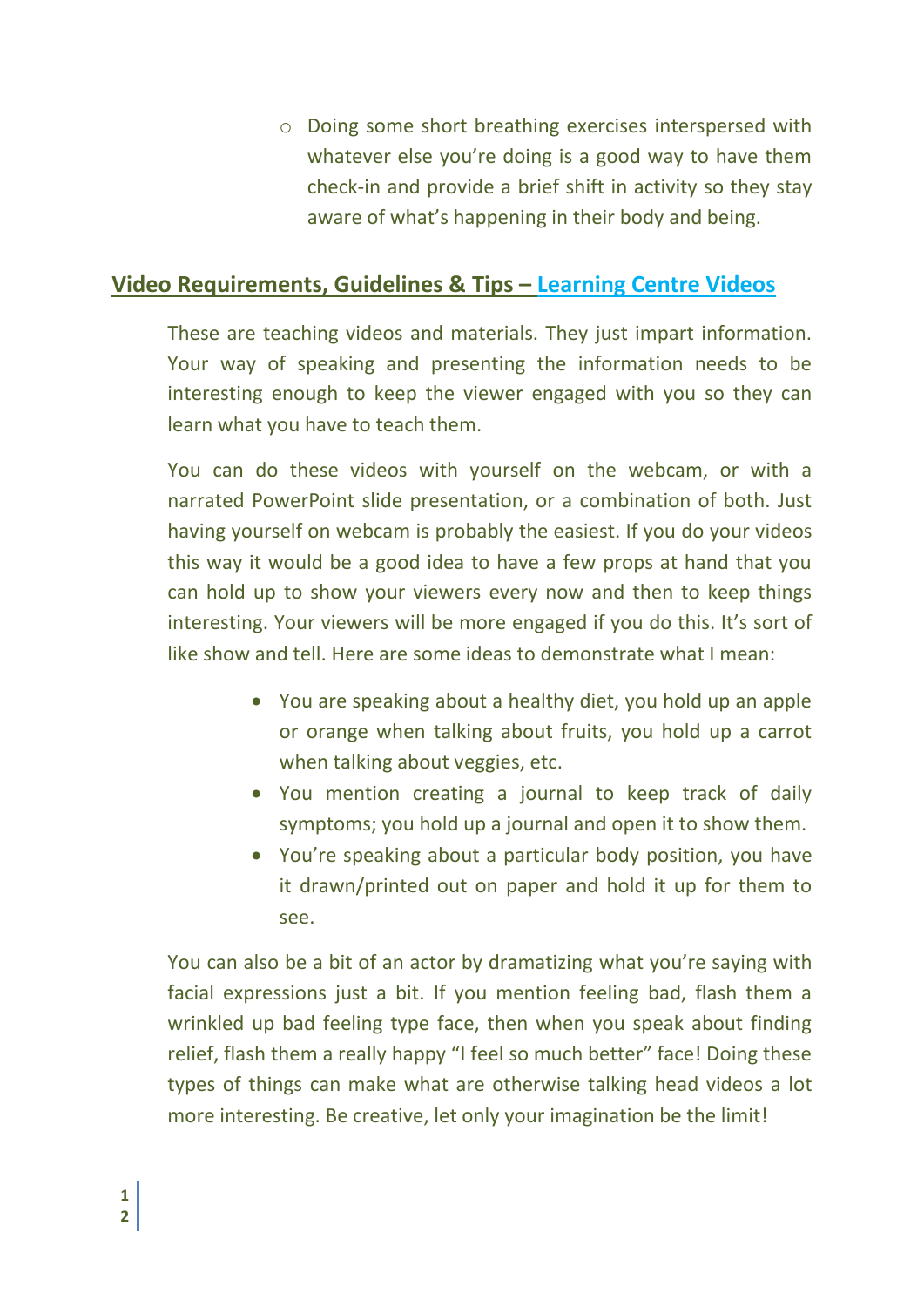# **Video Requirements, Guidelines & Tips – Store Product Videos**

These videos are strictly for the purpose of describing and selling your products in our web store. It is imperative these videos be very concise, brief and to the point, while at the same time they need to be engaging and interesting so the viewer will want to watch the whole video and buy your product.

Videos can be extremely effective at selling products if they are done right. Conversely, they can be sales killers if they are not done right. Professional narration in tangible and soft product (Courses, eBooks) videos can be a huge asset. Professional narrators know how to use their voice to "hook" the individual and pique their interest. A truly professional narrator will have a lot of skills, training and experience at doing this. They will also have the equipment required to produce a high quality audio track.

If your product is a professional on-on-one service like a session or something like a group workshop where you will be intimately involved with them, then hiring a narration professional will not be appropriate because people will need to connect with you to feel it is right to buy your session or workshop and to then work with you.

There are also some types of product situations where a combination of professional narration and you speaking on camera can be effective.

You may wish to consult with us on the creation of your product videos. If you have any doubt about creating a good product video or you have very little budget for doing so it may be best to just have a text description and an image until you are more confident or can hire us or someone else to help you create a good product video.

## **Video Requirements, Guidelines & Tips – General**

• It's always best to plan your video first by creating a script and/or a storyboard. This can be very simple, like a document that outlines each "Scene" (when something major on-screen changes) with what will be seen and what will be heard in that scene.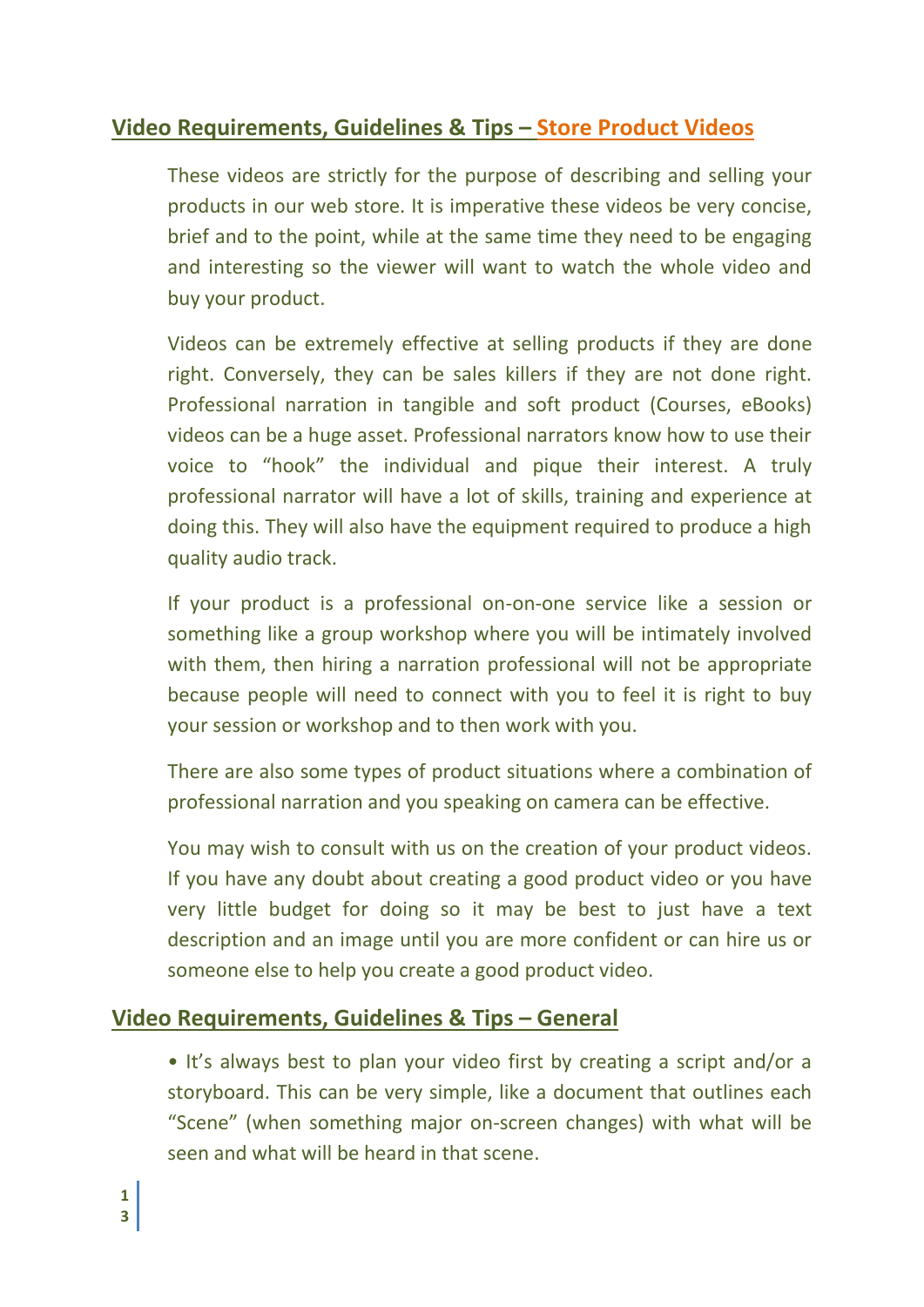• Each product video's length needs be 5 MINUTES OR LESS, and keeping it to 3 minutes or under is ideal.

• Membership area video's need to be kept to 10 minutes or less, and 12 minutes or less for your Profile page videos. If you have more to say than can be effectively said in that time, then create a 2, 3 or even 5 part video series.

• For multi-part video series (not applicable to product videos) as described above, it's important to have logical break points between your videos whereby someone who can't watch the next video right away doesn't feel like they've been left hanging in a confused, wondering or unknowing state. Wrap up the immediate topic, and let them know what they'll be able to learn in your next video to spark interest and encourage them to watch it.

• When creating a multi-part video series, always end the LAST video in the series by stating clearly that it is the end of that X part series, and then name the series.

• When referring to your video -- i.e. "In this short **video** I'm going to…" - -use the word "presentation" instead of video -- i.e. "In this **presentation** I'm going to…" In this way when we make an MP3 audio from your video it will make sense to your listener as both an audio and a video.

## **Video Length Guidelines**

All guidelines are requested to be followed within app. 10% of the run time's given below. However, guidelines are just that, there will always be circumstances whereby they cannot be followed that closely to produce a truly effective video.

If you feel that you need a longer video run time we require that you contact us for permission to run more than 10% longer than these guidelines indicate. Please include the specifics of why you need to run longer and how long you estimate your video will need to be.

## **PROFILE PAGE VIDEOS**

Single: up to 12 minutes Multiple-Part Video Series: up to 12 minutes each video.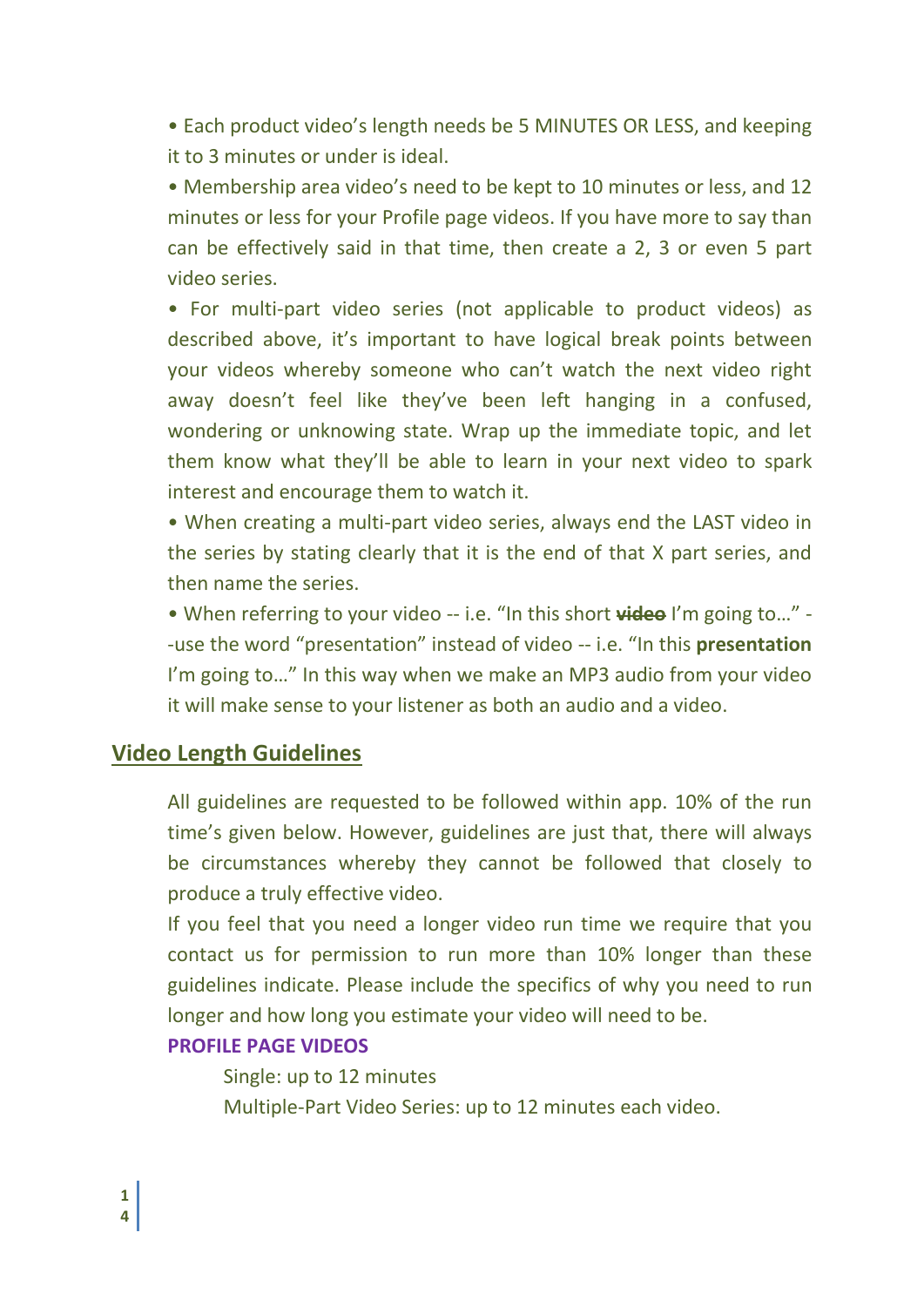#### **HEALING PORTAL VIDEOS**

Single: up to 10 minutes

Multiple-Part Video Series: up to 10 minutes each video.

## **LEARNING CENTRE VIDEOS**

Single: up to 10 minutes

Multiple-Part Video Series: up to 10 minutes each video.

## **PRODUCT VIDEOS**

Single ONLY: up to 5 minutes… ideally 3 minutes or less.

## **Preferred Video Resolution & Bitrate**

## **VIDEO RESOLUTION:**

1920 x 1080 (1080p) best | 1280 x 720 (720p) next best

## **VIDEO BITRATE:**

15,000 Kbps or better -- minimum 10,000 Kbps

## **Other Helpful Video Tips**

## **LIGHTING**

- Avoid backlighting, i.e. setting up to shoot in daylight hours with a window behind you that is not covered.
- Add front lighting if light levels are low. Placing a light source behind your camera to illuminate your face can do wonders.

• The better the lighting you record your video with, the better we can make various adjustments in the video to optimize the quality for you without winding up with pixilation and other undesirable editing artefacts.

• Avoid using automatic exposure, colour and white balance settings on the camera/device you take then video with whenever possible. These settings can cause the exposure and colour balance to wander back and forth in the video and we cannot fix these unless they are consistently off in some way throughout the video.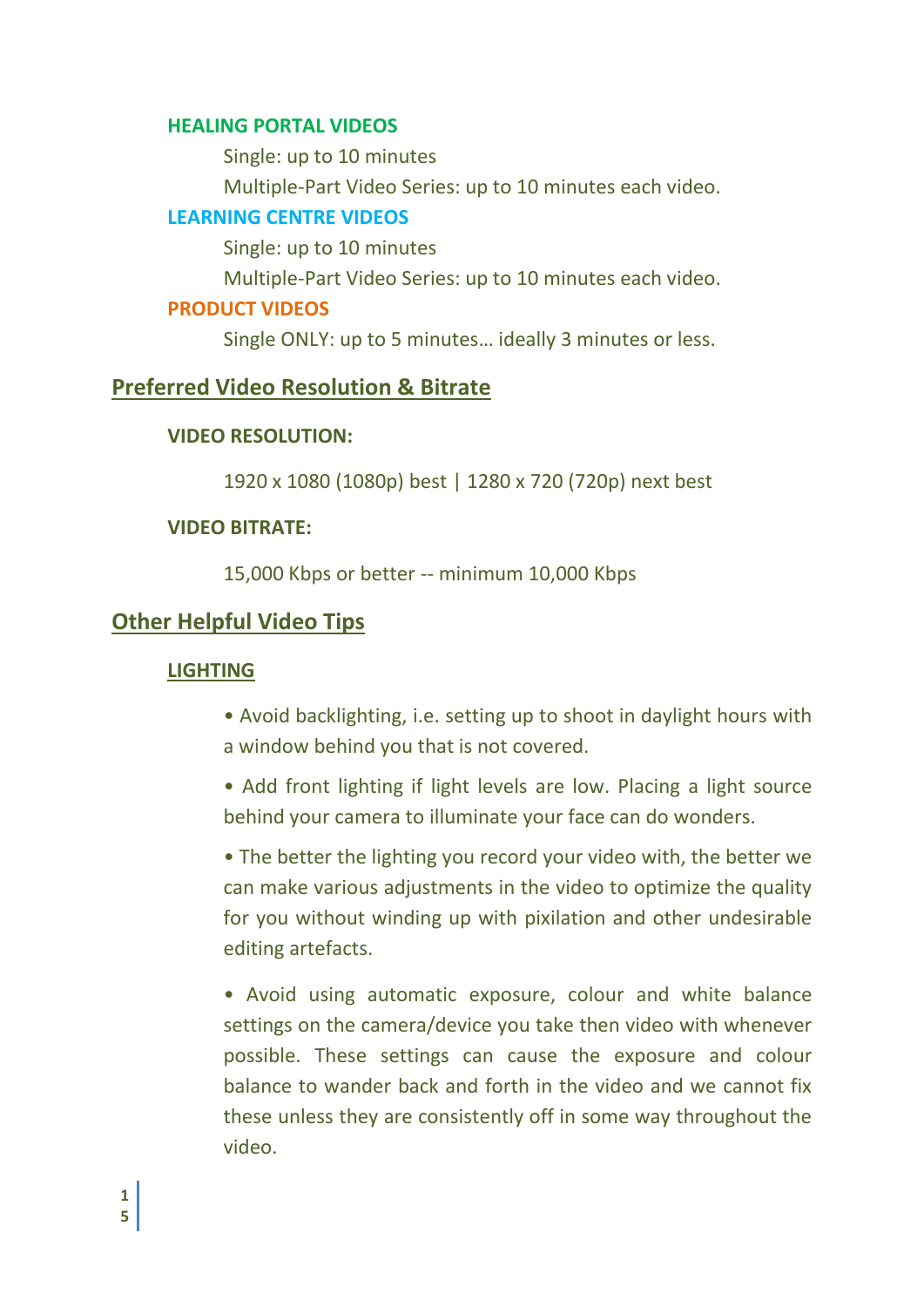#### **SOUND**

• Never create a video with music playing to add effect. If you feel music needs to accompany your video let us know, and what your music preference is, and provided there are no copyright issues with the music requested we will add it in editing where we'll have control over the volume of the music relative to your voice so your viewers will always be able to hear you clearly.

• Record your videos in as quiet an environment as possible. While it's possible to somewhat remove hissing or buzzing type background noises recorded along with your voice, it's not possible to remove other people's voices, music, horns honking, lawnmowers, motorcycles, etc. Further, using software to remove noise often somewhat degrades the quality of the sound of your voice in the process.

• Many laptops' on-board microphones, or those that come with accessory web cams, will often produce an echo along with the voice recording. Please do a preliminary test to see if this is true for your setup.

• If you are getting some echo and you're in a room with hard bare floors and a lot of empty wall space, try recording instead in a room that has carpet, drapes or curtains, etc. If that's not possible, hanging large decorative cloths and tossing some pillows and area rugs on the floor in a bare room can also help dampen the echoes.

• The closer you are to your microphone the better the quality of your audio will generally be in your video.

• Using something like an external USB mic can sometimes solve your audio quality issues. However, many of these mics will also introduce what is known as latency or delay into the audio signal causing it to be out of sync with the video track. When this occurs your voice will not lip sync to your video image properly. Sometimes this can be corrected in editing, but not perfectly if the